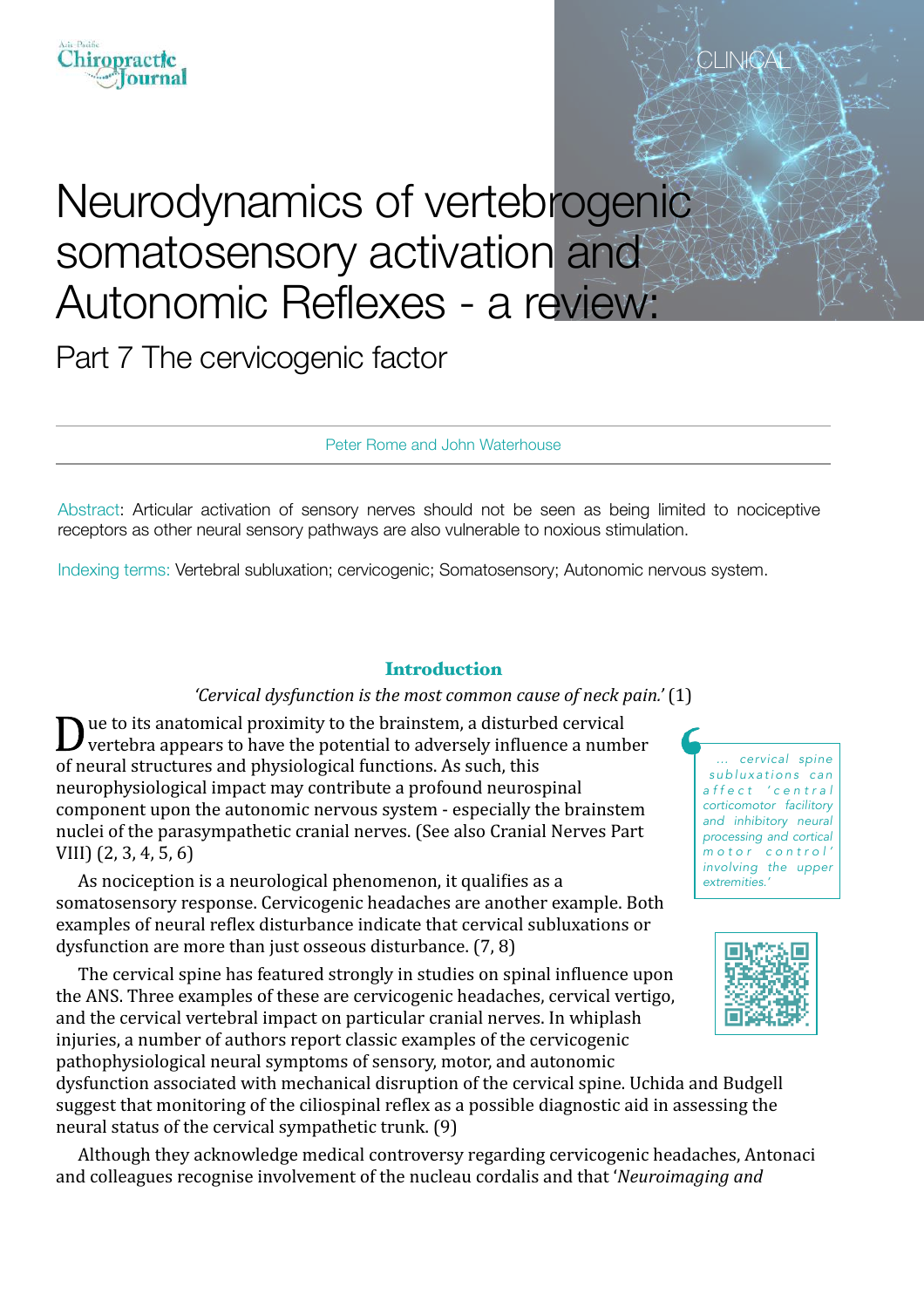*kinematic analysis of neck motion may aid in diagnosing difficult CEH'* (Cervicogenic Headache). Four years later Vincent stated that the '*Cervicogenic headache* (*CEH*) is a well-recognized *syndrome,'* and 'a relatively common syndrome.' (10, 11, 12)

It is noted that while there is increasing literature and evidence of the condition, there seems an implied reluctance to cite refereed papers from chiropractic or osteopathic sources – the principal proponents in the field. A medical alternative which also recognises the cervicogenic nature of headaches would be interventionist measures such as nerve blocks. Although Edmeads suggested that nerve blocks are of temporary benefit and should not be administered frequently.  $(13, 14, 15)$ 

Headaches, migraines, cardiac and respiratory changes feature as being regularly associated in cervicogenic-related conditions. Using Wistar rat subjects, a potentially pertinent paper by Edwards et al in 2015 outlined potential adverse effects of a disrupted cervical spine. This suggests a physiologically functional (mechanical) normalised cervical spine would tend not to experience those symptoms. The authors found that noxious sensory stimulation from whiplash involving the C2 spinal nerve, can precede cervical dystonia. Further, that this could influence the autonomic pathways resulting in such conditions as cardiovascular and respiratory abnormalities, dysphagia, and '*eye position*' disturbances. (16, 17)

Also in relation to cervical dysfunction headaches, Braaf and Rosner suggested that 90% of headaches are cervicogenic in nature. They published seven studies on cervical disturbances over the period 1953 to 1975. (18, 19, 20, 21, 22, 23, 25, 25, 26)

In further animal experiments, Edwards et al established that the *intermedius nucleus* of the medulla (InM) receives input from the cervical region leading to autonomic responses. It is also associated with the coordination of tongue movements.  $(16)$ 

Additional research by Edwards and colleagues investigated neurological sensory afferent links between the upper cervical spine (namely the C2 nerve), postural control, mouth and eve movement, as well as respiratory and cardiovascular symptoms. They also identified a proprioceptive association through a group of brainstem nuclei. In particular the research noted that stimulation of the intermedius nucleus (InM) 'mimicked the response of second cervical nerve *stimulation*'. Their findings tend to corroborate the link between the upper cervical sensory afferents and the autonomic nervous system control through the InM. They also recognise the potential for dysphagia and a form of cardiorespiratory dysfunction which may be associated with a disturbed cervical spine, and cervical dystonia resulting from whiplash injuries.  $(27)$ 

Vaňásková et al also noted that in cervicogenic dysphasia the swallowing reflex may involve five of the cranial nerves: *Trigeminal* (V), *Facial* (VII), *Glossopharyngeal* (IX), *Vagus* (X), and the *Hypoglossal* (XII). (28)

In extensive research involving cervicogenic disorders, Haavik-Taylor and colleagues have demonstrated that cervical spine subluxations can affect '*central corticomotor facilitory and inhibitory neural processing and cortical motor control'* involving the upper extremities. This central processing could also be indicative of the wider implications of neural effects from mechanical vertebral disturbances, VSCs. (29)

The ENT surgeons Franz and colleagues suggested that cases of cervicogenic oto-ocular syndrome could be due to vertebral disturbance (functional disorders) associated with such signs and symptoms as, mydriasis, sensorineural hearing loss, vertigo, tinnitus, and *Eustachian tube* dysfunction. In the study, patients' ANS function was monitored by observing pupil size. The cervical spine was assessed by a physical therapy examination of facet mobility. (31)

The neck-tongue syndrome may also be seen as being cervicogenic in nature. It is characterised by associated neck or sub-occipital pain. As headaches usually accompany this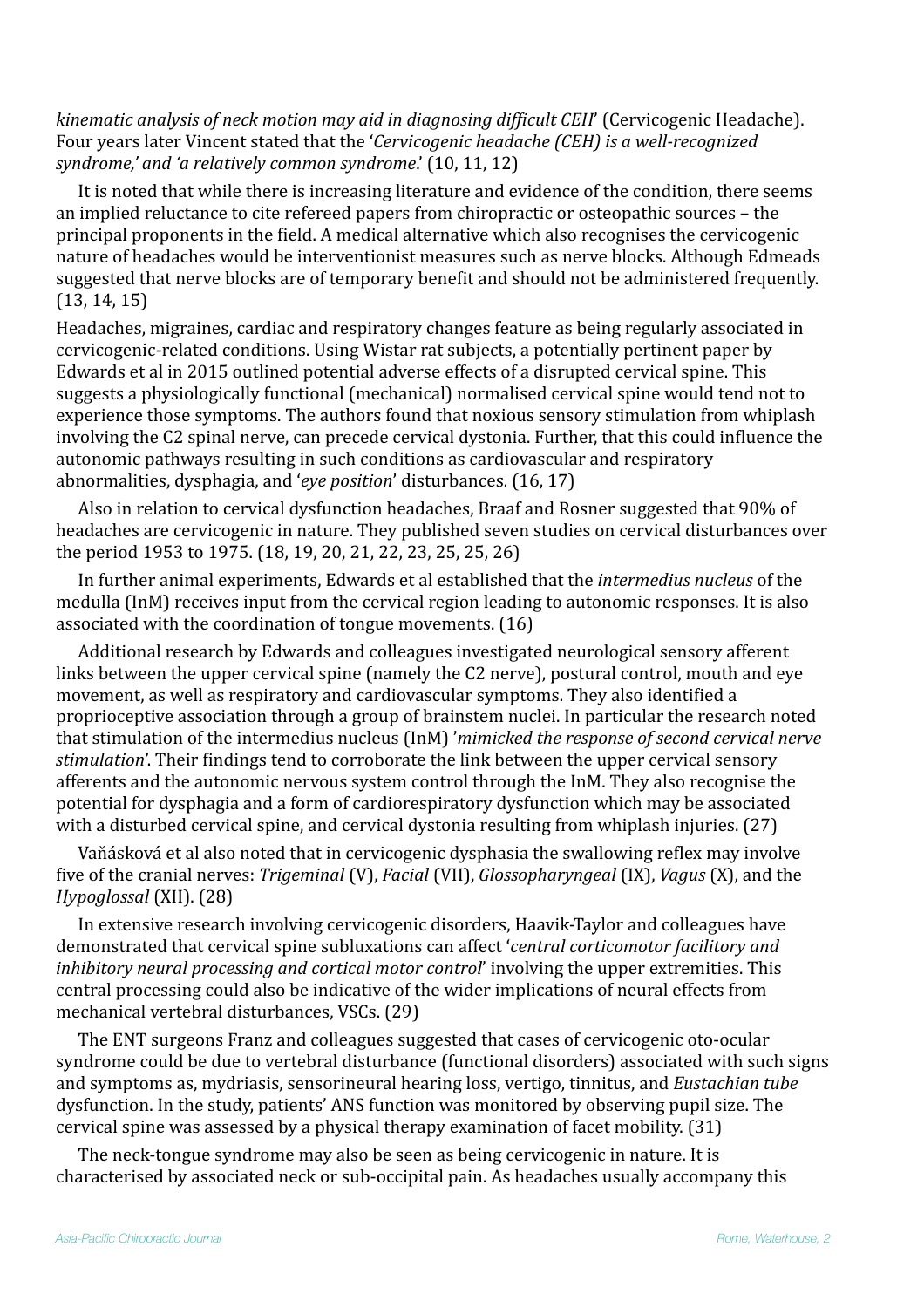condition, the syndrome is now classified in the *International Classification of Headache Disorders* (ICHD-3) as item code 13.5, *Neck-tongue syndrome*. In an indication of a spine-related biomechanical factor of its onset, the ICHD notes that pain associated with the syndrome is precipitated by a '*sudden turning of the head*'. Effective chiropractic management of the condition has been reported. (32, 33, 34, 35, 36, 37, 38, 39, 40, 41, 42, 43, 44, 45)

In further research, Bolton and colleagues noted a vestibulo-sympathetic correlation with posture involving dorsal neck muscles, cervical afferents (C2, C3) with cardiovascular and respiratory responses in cat subjects.  $(46, 47)$ 

Others studies indicate that birth injuries to an infant's neck may be a precursor to a range of cervicogenic conditions, including infantile colic. The physicality and the infant's vulnerability during the birth process are considered to render them particularly susceptible to cervical injury. Naturally, conventional chiropractors adapt light adjusting techniques on such patients. (49, 50, 51, 52, 53, 54, 55, 56, 57, 58, 59, 60, 61, 61, 63, 64, 65, 66, 67, 68, 69)

Rostocki stated that '*Many infants suffer neck injury during birth which can lead to lifelong* health problems...........These injuries can be caused organically or through medical error and may affect any structure or system in the newborn infant's body. The cervical spinal column is very *delicate* in an infant and is often the site of trauma from a birth injury.' (70) He also stated that 'Chiropractic for neck pain is perhaps the most common and popular complementary healing art *used by patients the world over.'* (71)

Interpreting newborns' spine-related symptoms is a regular paediatric procedure for most chiropractors. (72, 73, 74, 75) Pizzolorusso and colleagues also found a rather extensive range of subluxation (osteopathic somatic dysfunctions) in 155 infant paediatric patients.  $(76)$ 

Durand and Daniels investigated the compression of the C4 nerve root. They noted such symptoms as phrenic nerve palsy, shortness of breath, chest pain, and an elevated hemidiaphragm. While this is an example of a marked physical state, it is suggested that lesser segmental disturbances, irritation, or neural sensory activation of the C4 may also have the potential to lead to symptoms related to the structures involved, particularly when of a chronic nature. (77)

## **Conclusion**

The listed variety of cervicogenic disorders would suggest that comparative studies of prevalence and therapeutic efficacy are warranted



**John D Waterhouse** DC, FACC Private practice, Melbourne

*Cite:* Rome P. Waterhouse JD. Neurodynamics of vertebrogenic somatosensory activation and Autonomic Reflexes - a review: Part 7 The Cervicogenic Factor. Asia-Pacific Chiropr J. 2021;1.4. URL [apcj.net/papers-issue-2-4/](http://apcj.net/papers-issue-2-4/#RomeWaterhousePart7Cervicogenic) [#RomeWaterhousePart7Cervicogenic](http://apcj.net/papers-issue-2-4/#RomeWaterhousePart7Cervicogenic)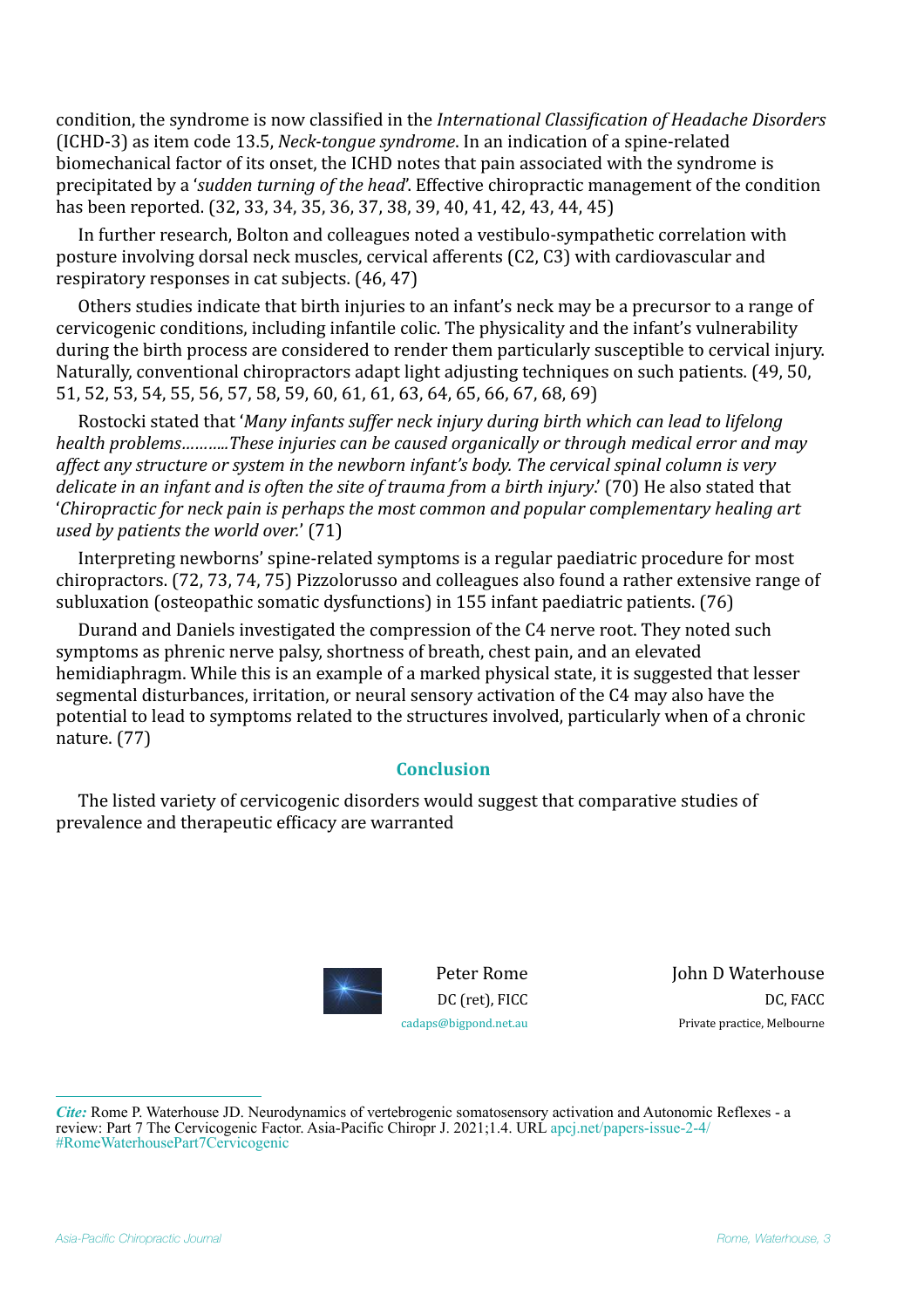### **References**

- 1. Health Engine. [https://healthengine.com.au/info/cervical-dysfunction Jan 1,](https://healthengine.com.au/info/cervical-dysfunction%2520Jan%25201) 2004 (Extracted 17.1.2021.)
- 2. Bigland MJ, Budgell BS, Bolton PS. The influence of cervical spinal cord compression and vertebral displacement on somatosympathetic reflexes in the rat. Spine J. 2015 Jun 1;15(6):1310-1317. DOI 10.1016/j.spinee.2013.08.013. Epub 2013 Oct 28.
- 3. Cramer GD. The cervical region. Chapter 5. In: Cramer GD, Darby SA. Basic and clinical anatomy of the spine, spinal cord, and ANS. St Louis,. Mosby. 1995:144-5.
- 4. Foreman SM. Nervous system trauma. In: Foreman SM, Croft AC. (eds). Whiplash injuries. The cervical acceleration/deceleration syndrome. Third edn. Philadelphia: Lippincott Williams & Wilkins. 2002:429-52.
- 5. Gatterman MI. Whiplash: a patient-centered approach to management. St Louis: Elsevier Mosby. 2012.
- 6. Bogduk N. Ther anatomy and physiology of whiplash. Clin Biomech 1986;1:92-101.
- 7. Passadore M, Roatta S. Influence of sympathetic nervous system on sensorimotor function: whiplash associated disorders (WAD as a model. Eur J Appl Physiol. 2006;98:423-49.
- 8. Passadore M,Deriu F, Roatta S, Grassi C, Micieli G. Effects of cervical sympathetic nerve stimulation on the cerebral microcirculation: possible clinical implications. Acta Neurobiol Exp. 1996;56:117-27.
- 9. Uchida S, Budgell B. Somato-autonomic reflex. Encyclopaedia Neurosci. 2009;3767-3770 DOI 10.1007/978-3-540-29678-2\_5500.
- 10. Antonaci F, Bono G, Chimento P. Diagnosing cervicogenic headache. J Headache Pain. 2006;7(3):145-8.
- 11. Vincent MB. Cervicogenic headache: a review comparison with migraine, tension-type headache, and whiplash. Curr Pain Headache Rep. 2010;14(3):238-43.
- 12. Vincent MB. Headache and neck. Curr Pain Headache Rep. 2011;15(4):324-31.
- 13. Werner J, Becker WJ. Cervicogenic headache: evidence that the neck is a pain generator. Headache. 2010;50(4):699-705.
- 14. Yi X, Cook AJ, Hamill-Ruth RJ, Rowlingson JC. Cervicogenic headache in patients with presumed migraine: missed diagnosis or misdiagnosis? J Pain. 2005;6(10):700-3.
- 15. Edmeads J. Cervicogenic headache. Pain Res Man. 1996;1(2):119-22.
- 16. Edwards IJ, Lall VK, Paton JF, et al. Neck muscle afferents influence oromotor and cardiorespiratory brainstem neural circuits. Brain Structure Function 2015;220(3):1421-36.
- 17. Moore C, Adams J, Leaver A, Lauche R, Sibbritt D. The treatment of migraine within chiropractic: analysis of a nationally representative survey of 1869 chiropractors. BMC Compl Altern Med 2017;17:519. [https://doi.org/10.1186/s12906-017-2026-2033.](https://doi.org/10.1186/s12906-017-2026-2033)
- 18. Butler S. Headaches a real pain-in-the-neck. Sydney Telegraph. August 27th 1970 pp7. (Citing Drs Braaf & Rosner).
- 19. Braaf MM, Rosner S. The treatment of headaches. New York State J Med. Mar 15, 1953;53:687-93.
- 20. Braaf MM, Rosner S. Symptomatology and treatment of injuries of the neck. New York State J Med. Jan 15, 1955;55:237-42.
- 21. Braaf MM, Rosner S. Whiplash injury of the neck: Symptoms, diagnosis, treatment, and prognosis. New York State J Med. 1958;58:1501-7.
- 22. Braaf MM, Rosner S. Chronic headache. A study of over 2000 cases. New York State J Med. Dec 15, 1960;3987-95.
- 23. Braaf MM, Rosner S. Meniere-like syndrome following whiplash injury of the neck. J Trauma. 1962;2:494-501.
- 24. Braaf MM, Rosner S. Headaches in children. Headache. 1970;9:207-10.
- 25. Braaf MM, Rosner S. Trauma of cervical spine as cause of chronic headache. J Trauma. 1975;15(5):441-6.
- 26. Çoban G, Çöven I, Çifçi BE, Yildirim E, Yazici AC. The importance of craniovertebral and cervicomedullary angles in cervicogenic headache. Diagn Interv Radiol. 2014;20(2):172-77.
- 27. Edwards IJ, Deuchars SA, Duechars J, The intermedius nucleus of the medulla: a potential site for the integration of cervical information and the generation of autonomic responses. J Chem Neuroanat 2009;38(3):166-75.
- 28. Vaňásková E, Hep A, Vižď a J, Tosnerová V. Swallowing disorders related to vertebrogenic dysfunction. Ceska a Slovenska Neurologie a Neurochirurgie 2007;70(6):692-696. In: Brzozowski T (Ed.). New advances in the basic and clinical gastroenterology., ISBN: 978-953-51- [0521-3; 2012. Rijeka, Croatia; In: Tech. 2012 p175-184 http://www.intechopen.com/books/new-advances-in-the-basic-and](http://www.intechopen.com/books/new-advances-in-the-basic-and-clinicalgastroenterology/swallowing-disorders-related-to-vertebrogenic-dysfunctions)[clinicalgastroenterology/swallowing-disorders-related-to-vertebrogenic-dysfunctions.](http://www.intechopen.com/books/new-advances-in-the-basic-and-clinicalgastroenterology/swallowing-disorders-related-to-vertebrogenic-dysfunctions)
- 29. Haavik-Taylor H Murphy B. Cervical spine manipulation alters sensorimotor integration evoked potential study. Neurophysiol. 2007;118(2):391-402.
- 30. Franz B, Altidis P, Altidis B, Collis-Brown G. The cervicogenic otoocular syndrome: a suspected forerunner of Ménère's disease. Int Tinnitus J. 1999;5(2):125-139. [http://www.tinnitusjournal.com/articles/the-cervicogenic-otoocular-syndromea-suspected-forerunner-of](http://www.tinnitusjournal.com/articles/the-cervicogenic-otoocular-syndromea-suspected-forerunner-of-menieres-disease.pdf)[menieres-disease.pdf](http://www.tinnitusjournal.com/articles/the-cervicogenic-otoocular-syndromea-suspected-forerunner-of-menieres-disease.pdf).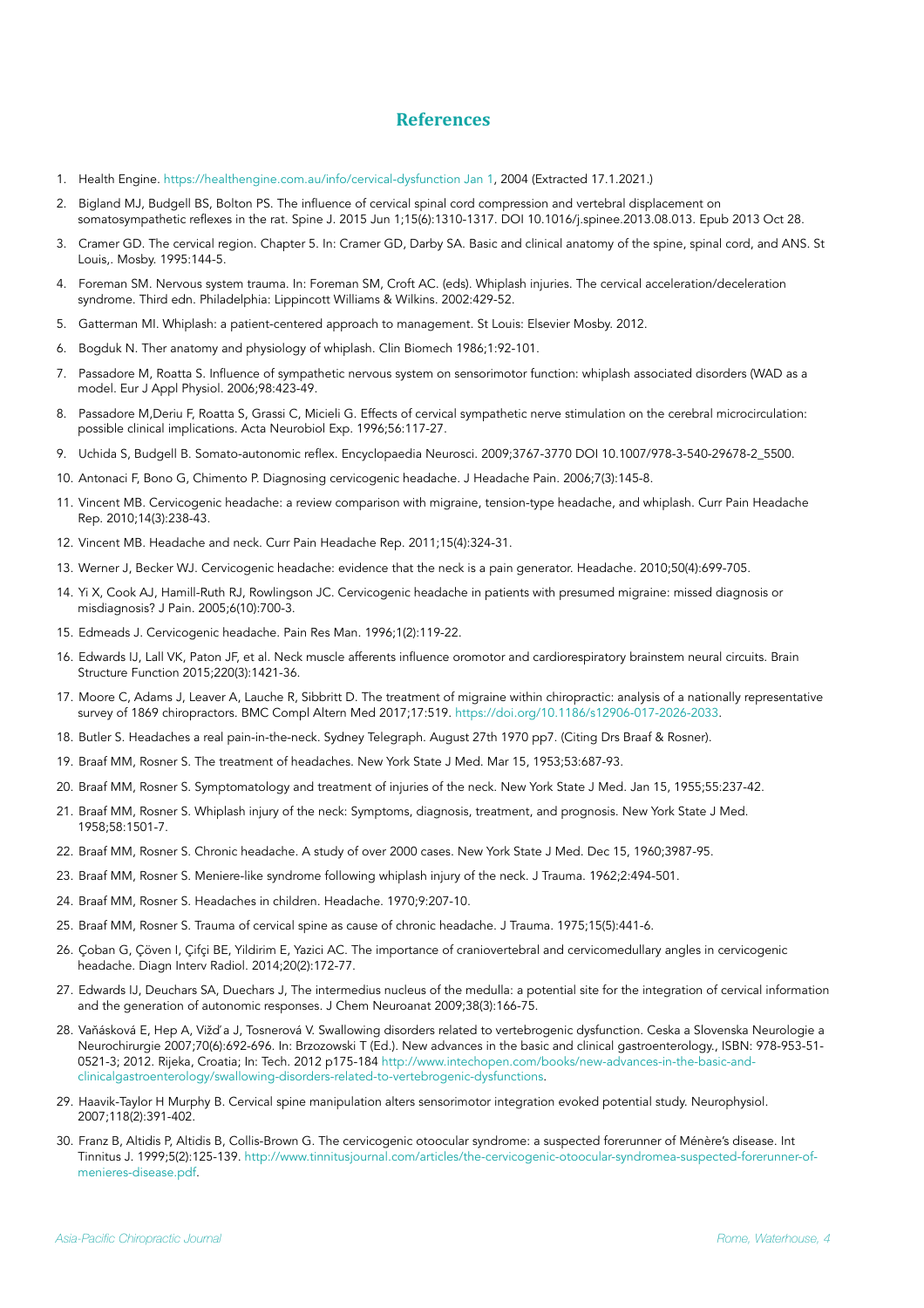- 31. Franz B, Collis-Brown G, Altidis P, Altidis B, Cummings N. Cervical trauma and tinnitus. Int Tinnitus J 1998;4(1):31-3.
- 32. IHS Classification ICHD-3. Painful lesions of the cranial nerves and other facial pain. [https://www.ichd-3.org/13-painful-cranial](https://www.ichd-3.org/13-painful-cranial-neuropathies-and-other-facial-pains/13-5-optic-neuritis/)[neuropathies-and-other-facial-pains/13-5-optic-neuritis/.](https://www.ichd-3.org/13-painful-cranial-neuropathies-and-other-facial-pains/13-5-optic-neuritis/)
- 33. Borody C. Neck-tongue syndrome. J Manipulative Physiol Thor. 2004;27(5):e8.
- 34. Buroon M, Pero J. Resolution of glossopharyngeal neuralgia & spastic dystonia following chiropractic care to reduce upper cervical vertebral subluxation: A case study [case report. J Upper Cervical Chiropr Res. 2014:1:7-13.
- 35. Cassidy JD, Diakow PRP, De Korompay VL, Munkacsi I, Yong-Hing K. Treatment of neck-tongue syndrome by spinal manipulation. Pain Clinic. 1986;1(1):41-46. <https://pdfs.semanticscholar.org/3cf6/f72448957512d1548c97701583cd02f233f3.pdf>.
- 36. Gelfand AA, Johnson H, Lenaerts ME, et al. Neck-tongue syndrome: a systemic review. Cephalalgia. 2018;38(2):374-382
- 37. Hankey, GJ. Neck-tongue syndrome on sudden neck rotation. Aust N Z J Med. 1988; 18: 181.
- 38. Lavigne V. A narrative review and case report. Frenotomy procedure in neonate with tongue-tie. J Clin Chiropr Pediatr. 2012;13(2):1025-31.
- 39. Lois I. The cervicolingual syndrome. Man Med. 1987; 3: 63–6.
- 40. Niethamer L, Myers R. Manual therapy and exercise for a patient with neck-tongue syndrome a case report. J Orthop Sports Phys Ther. 2016;46(3):217-224.DOI 10.2519/jospt.2016.6195. (Ed. note: this is designated as C2).
- 41. Sjaastad O, Bakketeig LS. Neck-tongue syndrome and related (?) conditions. Cephalalgia. 2006;26(3):233-40.
- 42. Lance JW, Anthony M. Neck-tongue syndrome on sudden turning of the head. J Neurol Neurosurg Psychiatry. 1980;43:97-101.
- 43. Terrett AGJ. Neck-tongue syndrome and spinal manipulative therapy. In: H Vernon (Ed.) Upper cervical syndrome: chiropractic diagnosis and treatment. Williams & Wilkins, Baltimore; 1988: 223–9.
- 44. McGuiness J., Vicenzino, B., Wright, A. Influence of a cervical mobilization technique on respiratory and cardiovascular function. Man Ther. 1997;2:216–20.
- 45. Vicenzino B, Cartwright T., Collins D, Wright, A. Cardiovascular and respiratory changes produced by lateral glide mobilization of the cervical spine. Man Ther. 1998;3:67–71.
- 46. Bolton PS, Kerman JA, Woodring SF, Yates BJ. Influences of neck afferents on sympathetic and respiratory nerve activity. Brain Res Bull. 1998;47(5):413-19.
- 47. Bolton PS, Ray CA. Neck afferent involvement in cardiovascular control during movement. Brain Res Bul .2000;53(1):45-9.
- 48. Bagagiolo D, Didio A, Sbarbaro M, Peiolo CG, Borro T, Farina D. Osteopathic manipulative treatment in pediatric and neonatal patients and disorders: clinical considerations and updated review of the existing literature. Am J Perinatalol. 2016;33:1050-4.
- 49. Biedermann H. Kinematic imbalances due to suboccipital strain in newborns. J Man Med. 1992;6:151-6.
- 50. Biedermann H. The KISS syndrome: symptoms and signs. In: Biedermann H (ed). Manual therapy in children. New York: Churchill Livingstone; 2004;285-302.
- 51. Caird MS, Reddy S, Ganley TJ, Drummond DS. Cervical spine fracture-dislocation birth injury: prevention, recognition, and implications for the orthopaedic surgeon. J Pediatr Orthop. 2005;25(4):484-86.
- 52. Cerritelli F, Martelli M Barlafante G. Introducing an osteopathic approach into neonatology ward: the NE-O model. Chiropr Man Ther. 2014;22:18.
- 53. Cintaretu G. A review of osteopathic treatments for paediatric conditions. Jan 7, 2016 [https://www.numss.com/Thesis/](https://www.numss.com/Thesis/Gigel%2520Cintaretu%2520NUMSS%2520Thesis.pdf) [Gigel%20Cintaretu%20NUMSS%20Thesis.pdf](https://www.numss.com/Thesis/Gigel%2520Cintaretu%2520NUMSS%2520Thesis.pdf)
- 54. Collins K, Alcantara J, Holt K. resolution of breast feeding and gastrointestinal complaints in infant twins with plagiocephaly and scaphocephaly following birth trauma. J Pediatr Maternal Family Health 2015;1:34-41.
- 55. Fallon JM, Fysh PN. Chiropractic care of the newborn with congenital torticollis. J Clinical Chiropr Pediatr. 1997;2(1):116-21.
- 56. Siegenthaler MH. Chiropractic management of infantile torticollis with associated abnormal fixation of one eye: a case report. J Chiropr Med. 2015;14(1):51-6.
- 57. Gottlieb M. Neglected spinal cord, brain stem, and musculoskeletal injuries stemming from birth trauma: a review of the literature. J Manipulative Physiol Ther. 1993;16:537-43.
- 58. Guliana K, Rubin D. Improvements in developmental delay, colic and GERD in a child undergoing chiropractic care: a case report and review of literature. J Pediatr, Maternal Family Health.2012;1:1-4.
- 59. Hughes CA, Harley EH, Milmoe G, Bala R, Martorella A. Birth trauma in the head and neck. Arch Otolaryngol Head Neck Surg. 1999;125(2):193-9.
- 60. Kraus LL. Case study: birth trauma results in colic. Chiropr Pediatr. 1995;2:10-11.
- 61. Neally R, Alcantara J. Resolution of failure to thrive in a 4-month-old infant following adjustment of subluxation: case and selective review of the literature. J Pediatr Maternal Family Health. 2015;4:149-53.